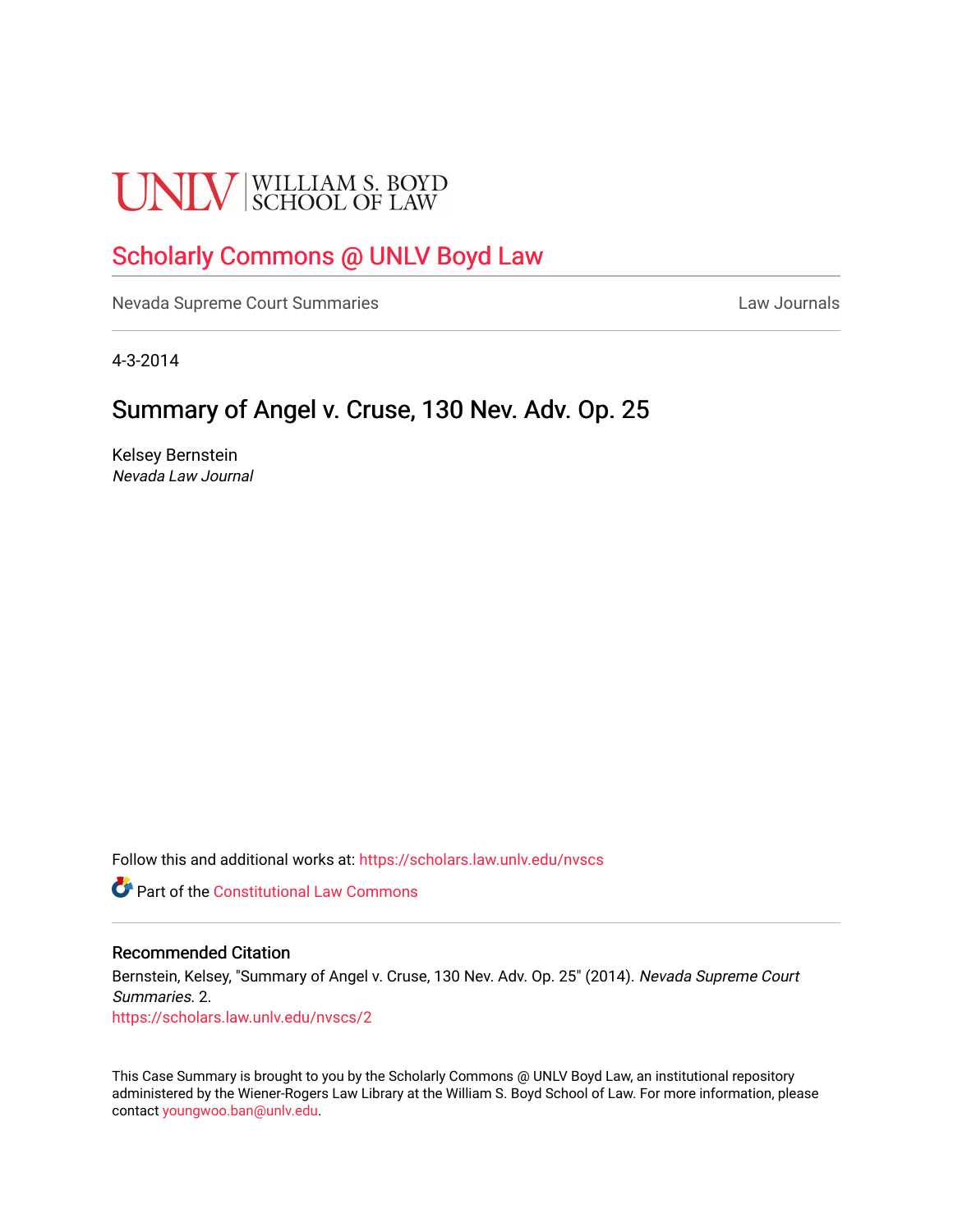## CONSTITUTIONAL LAW: FIRST AMENDMENT

#### **Summary**

The Court determined (1) whether the district court properly granted summary judgment in a complaint alleging unconstitutional retaliation in violation of the inmate's First Amendment rights, and (2) whether the proper test to determine whether retaliatory actions "chill" protected First Amendment speech is objective or subjective.

#### **Disposition**

The lower court incorrectly granted summary judgment because it did not construe the facts in the light most favorable to the non-moving party. Genuine issues of material facts existed as to whether a prison guard disciplining an inmate while the inmate is engaged in the grievance process constitutes retaliation and whether the guard was entitled to qualified immunity. Furthermore, the lower court incorrectly applied a subjective test in determining whether the guard's actions can have a "chilling effect" on the inmate's First Amendment rights; the correct test to apply when determining a chilling effect is objective.

#### **Factual and Procedural History**

Appellant Randal George Angel, a prison inmate, filed a civil rights complaint against corrections officer Michael Cruse. The complaint alleged Cruse violated Angel's First Amendment rights by placing Angel in administrative segregation in retaliation for attempting to file a grievance against Cruse. Angel stated in an affidavit that Cruse approached him as Angel was filling out a grievance and asked him what he was doing. Angel maintains that he responded to Cruse, "you violated my constitutional right and I'm going to make you pay for it." However, Cruse maintains that Angel responded, "I'll get you, believe me, you're going to get yours." After the exchange, Cruse stopped Angel from completing the grievance, handcuffed him, charged him with threatening Cruse and placed him in administrative segregation. After being placed in segregation, Angel continued to file grievances related to this and other incidents.

Cruse filed a motion for summary judgment to dismiss Angel's complaint. In his motion, Cruse argues three primary points. First, that disciplining Angel was carried out in response to Angel's threat and not because Angel was attempting to file a grievance against him. Accordingly, he contended, the discipline advanced the legitimate correctional goal of institutional security. Second, he argued Angel's First Amendment rights were not chilled, as evidenced by Angel continuing to file grievances after the disciplinary action. Third, Cruse argued, in the alternative, that he was entitled to qualified immunity because he could not have known that the adverse action violated Angel's constitutional rights. Angel submitted an affidavit in opposition to the motion, citing his version of events and arguing that Cruse's conduct was retaliation for the grievance. The district court granted summary judgment to Cruse on both the retaliation and qualified immunity claims.

 $\overline{\phantom{a}}$ 

 $1$  By Kelsey Bernstein.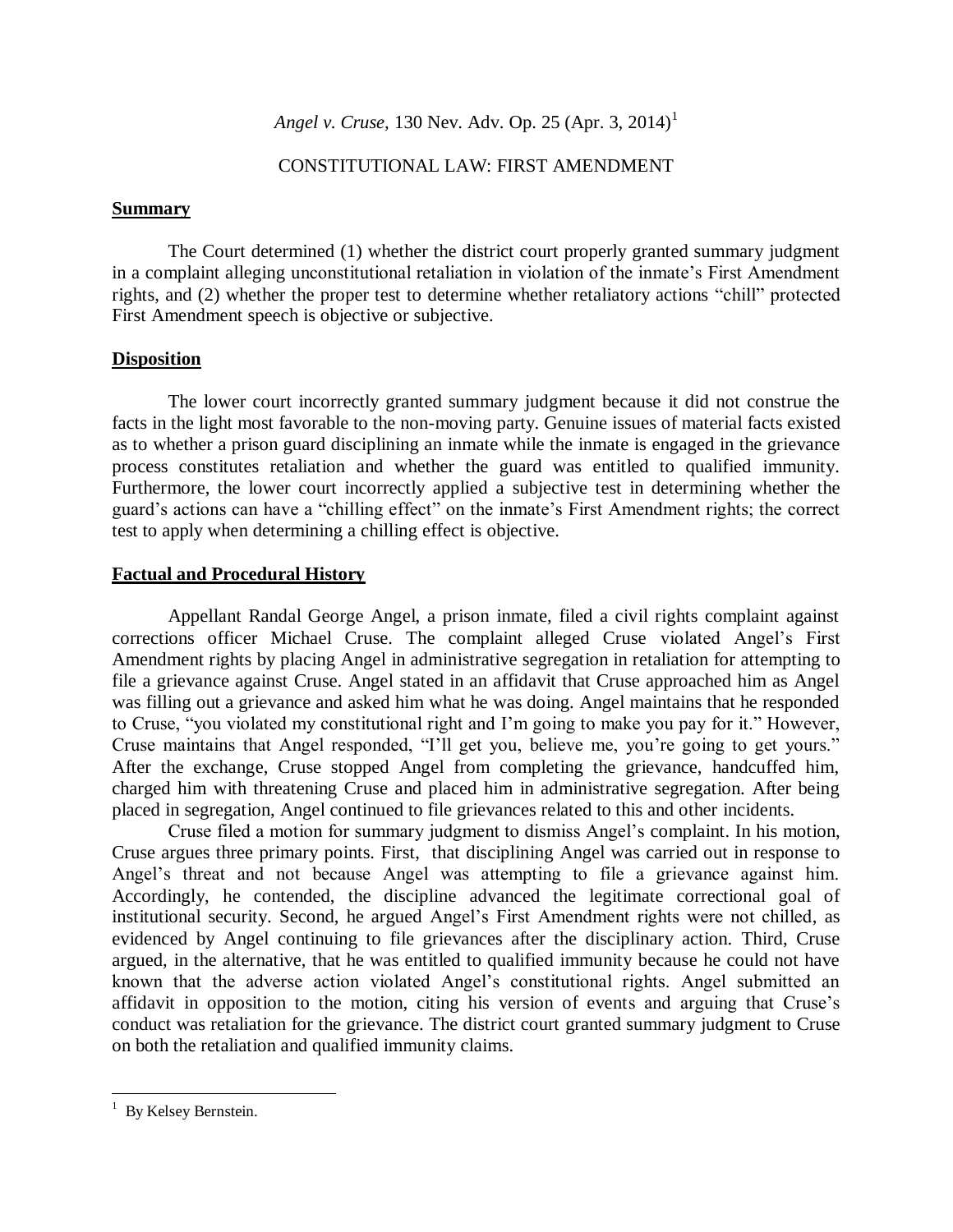#### **Discussion**

#### *Retaliation*

An inmate alleging retaliation for the exercise of his First Amendment rights must demonstrate that: (1) the inmate was engaged in protected conduct; (2) the correctional officer took adverse action against the inmate; (3) the adverse action was taken because of the inmate's protected conduct; (4) the adverse action had a chilling effect on the protected conduct; and (5) the adverse action did not reasonably advance a legitimate correctional goals. The first two elements were not in dispute.

## *Whether the action was taken because of Angel's protected conduct*

To survive summary judgment, Angel must show that his protected conduct was a substantial or motivating factor behind the guard's conduct.<sup>2</sup> The timing of a punishment may be circumstantial evidence of motivation.<sup>3</sup>The Court held that the district court erred by accepting Cruse's version of events and not evaluating the summary judgment motion in the light most favorable to Angel, the non-moving party.<sup>4</sup> Construing the evidence in favor of Angel, the Court determined that a reasonable jury could conclude that Cruse's actions were a response to Angel filing a grievance against Cruse rather than a response to a security threat. Because Angel's version of the statement only communicated an intent to pursue a grievance, a protected activity, and because Cruse took the disciplinary action while Angel was actually in the process of filling out the grievance, genuine issues of material fact remain as to whether the discipline was taken against Angel because of his exercise of protected conduct.

#### *Whether the action advanced a legitimate correctional goal*

The Court next noted that because a jury could reasonably conclude that Cruse took adverse action against Angel because Angel was exercising his right to file a grievance, discussed above, then it would follow that the discipline was not taken in response to a security threat. Therefore, an issue of material fact also remains as to whether Cruse's actions served a legitimate correctional goal.

#### *Chilling effect*

 $\overline{\phantom{a}}$ 

Due to the inherent difficulties of using a subjective standard to evaluate a chilling effect on a particular inmate, the Ninth Circuit adopted an objective standard. The proper question, therefore, was not whether Angel was chilled from filing grievances, but rather whether the adverse action "would chill or silence a person of ordinary firmness from future First Amendment activities."<sup>5</sup> Because the district court applied the subjective standard, holding that Angel himself was not chilled because he continued to file grievances after the disciplinary

<sup>&</sup>lt;sup>2</sup> Brodheim v. Cry, 584 F.3d 1262, 1271 (9th Cir. 2009).

<sup>3</sup> Bruce v. Ylst, 351 F.3d 1283, 1288 (9th Cir. 2003).

<sup>&</sup>lt;sup>4</sup> Angel submitted his own affidavit to oppose the summary judgment motion.

<sup>5</sup> Rhodes v. Robinson, 408 F.3d 559, 568 (9th Cir. 2004).